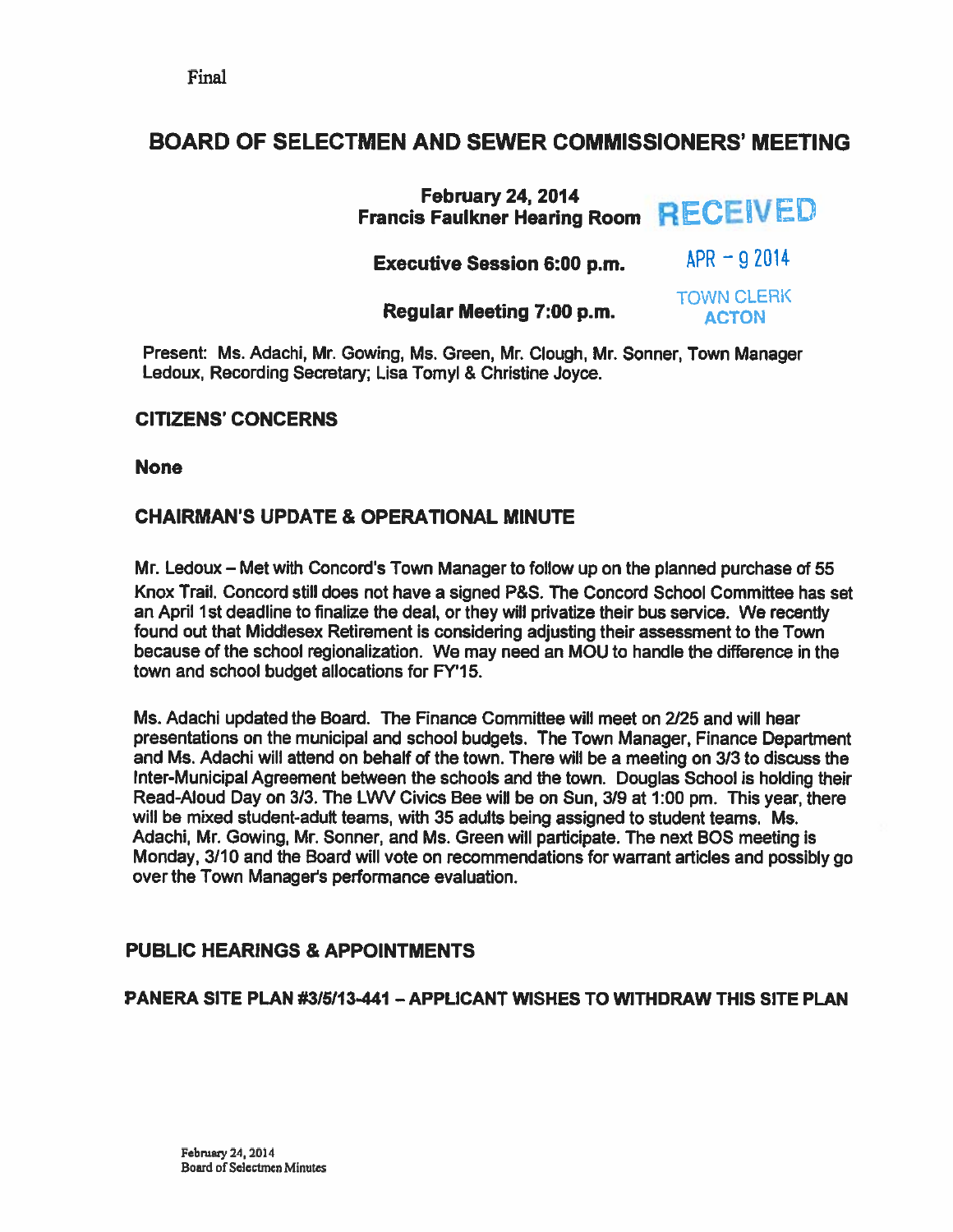Final

### SPACE NEED DISCUSSION

Dean Charter updated the Board on the process of the space needs study so far and on the changes since he last updated the board in June 2013. He gave <sup>a</sup> slide show of where we are and where we need to be.

Mr. Gowing asked about temporary space for the staff during this project. He was concerned about the cost and availability of short-term lease space. He suggested that we look at moving staff into <sup>a</sup> five-year space. Dean did not know we if we need people out of Town Hall for five years.

Ms. Green asked about the purchase of the Harris Street property as well as building storage space at Woodlawn Cemetery. Dean felt the cemetery project would be worthwhile even if Harris Street was approved.

Mr. Sonner asked to see the ongoing costs of the buildings at the end of the five-year build out. He asked if there was any potential for economies of scale by doing <sup>a</sup> lot of this building at once. For example, could we only go out to bid once for the design of multiple buildings like the Senior Center and the North Acton fire station? This would cut down on the tedious bidding and design process.

Mr. Clough noted that we are looking at \$22 million worth of projects in the next few years. He asked if we could combine some of these into one building so that we can save in the long run on things like having to build elevators in multiple buildings.

Mr. Gowing expressed his concerns with buying buildings over time that aren't suited for town use and then trying to retrofit them for what we need. This is often more expensive than just building <sup>a</sup> new structure in the first place.

Allen Nitschelm asked for more information on how Dean derived his maintenance formula for the buildings. Dean provided additional background on his calculations.

Ms. Green - Moved to endorse and go forward on the North Wing Land Use Permitting project as discussed by the board. Mr. Sonner — second. Mr. Clough - No. Motion passes 4-1.

### SELECTMEN'S BUSINESS

#### KELLEY'S CORNER STEERING COMMITTEE APPOINTMENTS

Mr. Sonner — Moved to recommend members on the Kelley's Corner Steering Committee: Andrew Brockway, Eric Solomon and Bonny Nothem from Acton 2020; Rob Bukowski, Larry Kenah for EDC; Margaret Woolley Busse from the Finance Committee; and Peter Darlow as the Design Review Board Representative. Mr. Clough — second. UNANIMOUS VOTE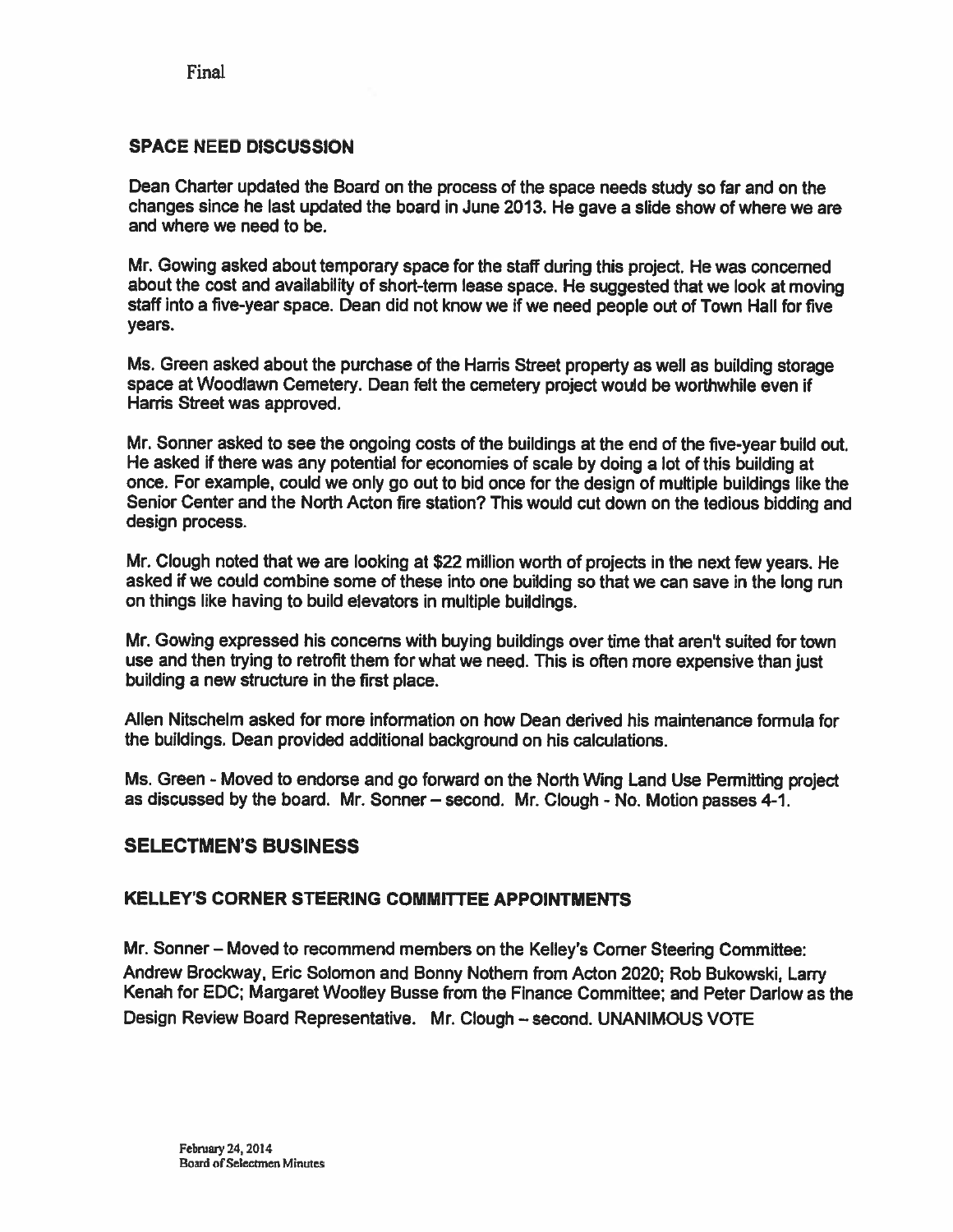Final

# FEE WAIVER REQUEST, PMC — KIDS CHALLENGE BIKE RIDE

Mr. Gowing - Moved to approve the fee waiver. Ms. Green —second. UNANIMOUS VOTE

# POST OFFICE CROSSING, 40B PROJECT

Ms. Adachi discussed the project. She said that the ZBA hearing went well and all departments have commented on the project and the developers have provided answers to some of the questions on the application. She said that our conversation tonight should focus on the comments we would like to provide to the ZBA and on the LIP program in general. She noted that our last meeting, the Board discussed having <sup>a</sup> requirement of zoning disclosure with residences in <sup>a</sup> light industrial zone. She presented draft comments for the board's review.

Mr. Sonner said that he supported adding <sup>a</sup> note in the comments to encourage the developer to disclose to prospective buyers that the development is in <sup>a</sup> light industrial zone.

Mr. Gowing noted the lack of green space in the development and would like to make <sup>a</sup> stipulation that access to the nearby property is fenced so that residents cannot use the abutter's property without permission.

Mr. Clough discussed the DRB response and noted that the developer made some of the recommended changes, but not all. He would like to see more of <sup>a</sup> buffer between the residences and the light industrial zone.

Ms. Green agrees with as much disclosure as possible with regard to light industrial zoning and is concerned about lack of green space. She agreed with Mr. Sowing that the developers need to make clear that the private property is privately owned and that the purchasers understand that.

Mr. Clough again discussed spaghetti lots and this is one of those lots which allowed this use.

Mr. Gowing — Moved to authorize Ms. Adachi to send the letter with the four issues we discussed and to have Ms. Adachi make any edits that may be necessary. Mr. Sonner- second. UNANIMOUS VOTE

Mr. Sonner would like to add a fifth stipulation, suggesting a sidewalk contribution. Mr. Clough – second UNANIMOUS VOTE

### ALG DISCUSSION

Mr. Ledoux said that at the recent ALG meeting, the group discussed the new projections for FY'15 and how to use the \$885k "surplus" between expected revenues and anticipated spending (this does include <sup>a</sup> use of reserve funds). The extra money is due to higher than expected revenues. The working agreemen<sup>t</sup> is to reduce the <sup>p</sup>lanned use of reserves, pu<sup>t</sup> \$350k towards tax relief, increase the OPEB contribution on the town side, and also put the \$330k in overlay that the assessor's office has released towards tax relief.

February 24, 2014 Board of Selectmen Minutes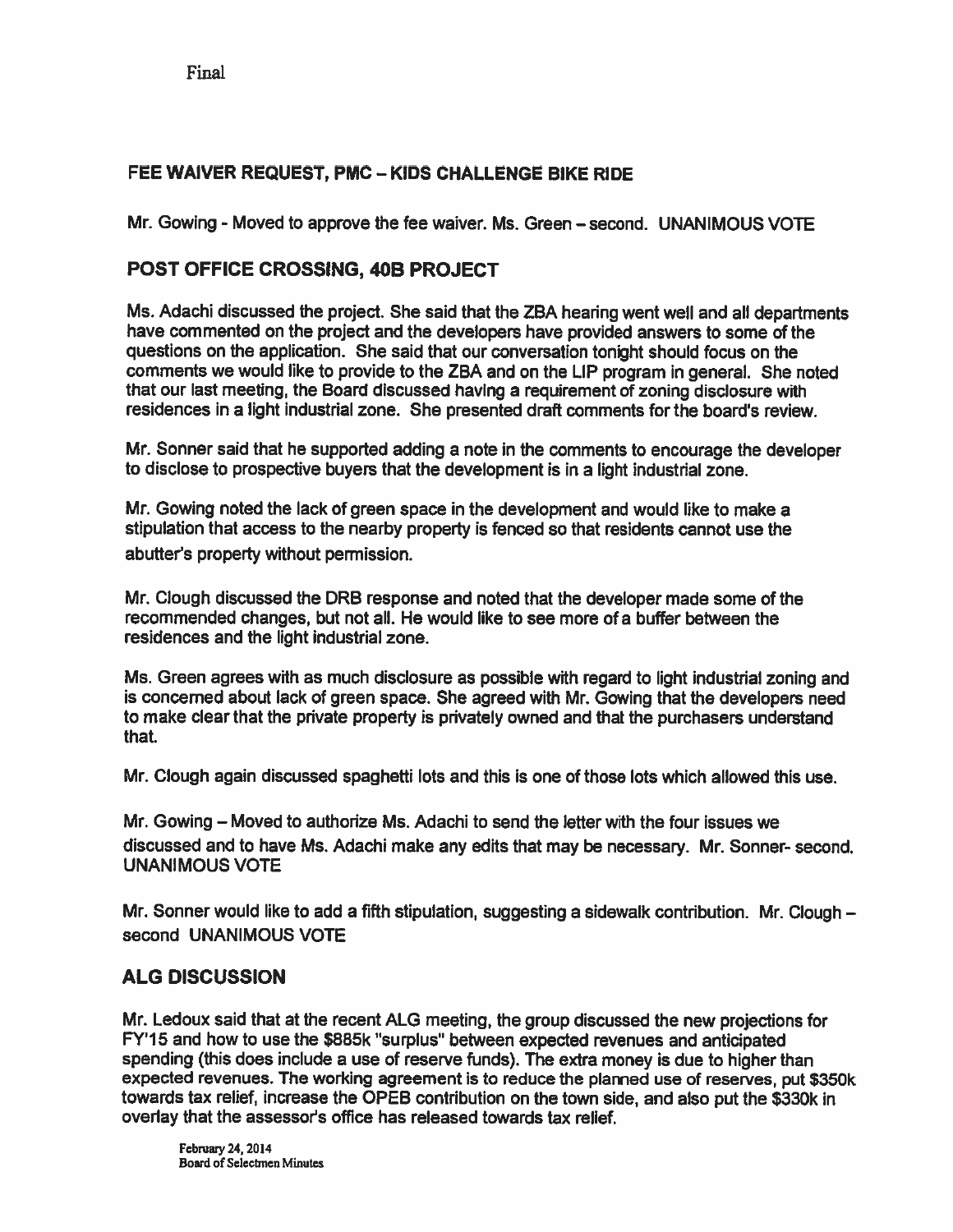Mr. Clough said that if the \$300k+ of overlay is going to tax relief, does that mean we won't be "taxing to the max?" Mr. Ledoux said that the tax increase would be closer to 1.5%.

Mr. Sowing wanted to clarify that tax relief does not mean that taxes will be going down from FY'14 to FY'15, but that the increase won't be as high.

Allen Nitschelm commented about regionalization. He said that he and Charlie Kadlec feel that it is not pas<sup>t</sup> time to see if we go forward to full regionalization. He does not think that the two towns would un-vote it unless there was <sup>a</sup> misunderstanding. He said Acton will be spending an extra million and the savings will go to Boxborough over five years. He feels we need to address this mistake. He wants the board to consider this and discuss with Boxborough this mutual mistake with <sup>a</sup> hope to resolve this. He also wanted some clarity on why, if the tax increase is only 1.5%, the average single family tax bill will go up closer to 4%.

Mr. Sonner said he does not fully understand what is going into the numbers for the school budget and he would like to see what FY'15 would have looked like without regionalization.

Herman Kabakoff noted that he has heard many concerns from the public about this increase in the school budget. There is <sup>a</sup> lot of confusion. He also asked about the \$1 million in the NESWC fund and asked if that had been discussed at ALG. Mr. Ledoux said it was not discussed.

Ms. Adachi - Moved approve the components of the plan to hold the reserve use at \$2 million, to apply an extra \$342k for OPEB on the town side, to use \$350,000 for tax relief, and to use another \$325k in overlay for tax relief. Mr. Gowing seconded - UNANIMOUS VOTE.

Ms. Green Moved to revote the Town's Budget to \$31,341,300. Mr. Gowing — second. UNANIMOUS VOTE

# SELECTMEN'S REPORTS

Mr. Sonner — Water District voted to move ahead to have April town meeting to change zoning to protect zone 3.

Mr. Clough: DRB reviewed the Post Office Crossing project and had no significant changes. Finance Committee is talking about the same issues regarding NESWC. CPC voted on their proposed budget: open space will be funded, NARA will be funded for half of their request, and the basketball courts will be funded. Morrison well will not be funded, but the Morrison Farm trail looks like ft will be voted. CPC did not suppor<sup>t</sup> the Town Hall painting project. Wright Hill will be funded at 25%, with 75% bonded over 20 years.

Ms. Adachi: ACHC - Ms. Adachi recently visited with ACHC chairman Nancy Tavernier the new Carlisle affordable housing complex, Benfleld Farms, on South St. This project is nearly ready for occupancy. It has 26 rental units, including 2 accessible, age 62+, 1-2BR, mixed range of affordable incomes, from 100% to 300% of the area median income. It occupies 4.4 acres of 45 acre open space parcel that Carlisle purchased for \$2M in 2004. AWD — Ms. Adachi was going to provide an update on the Water District meeting but Mr. Sonner already has done so. Ms. Adachi attended the 495/Metro West Partnership forum, 2/11, on corporate site selection. Ms.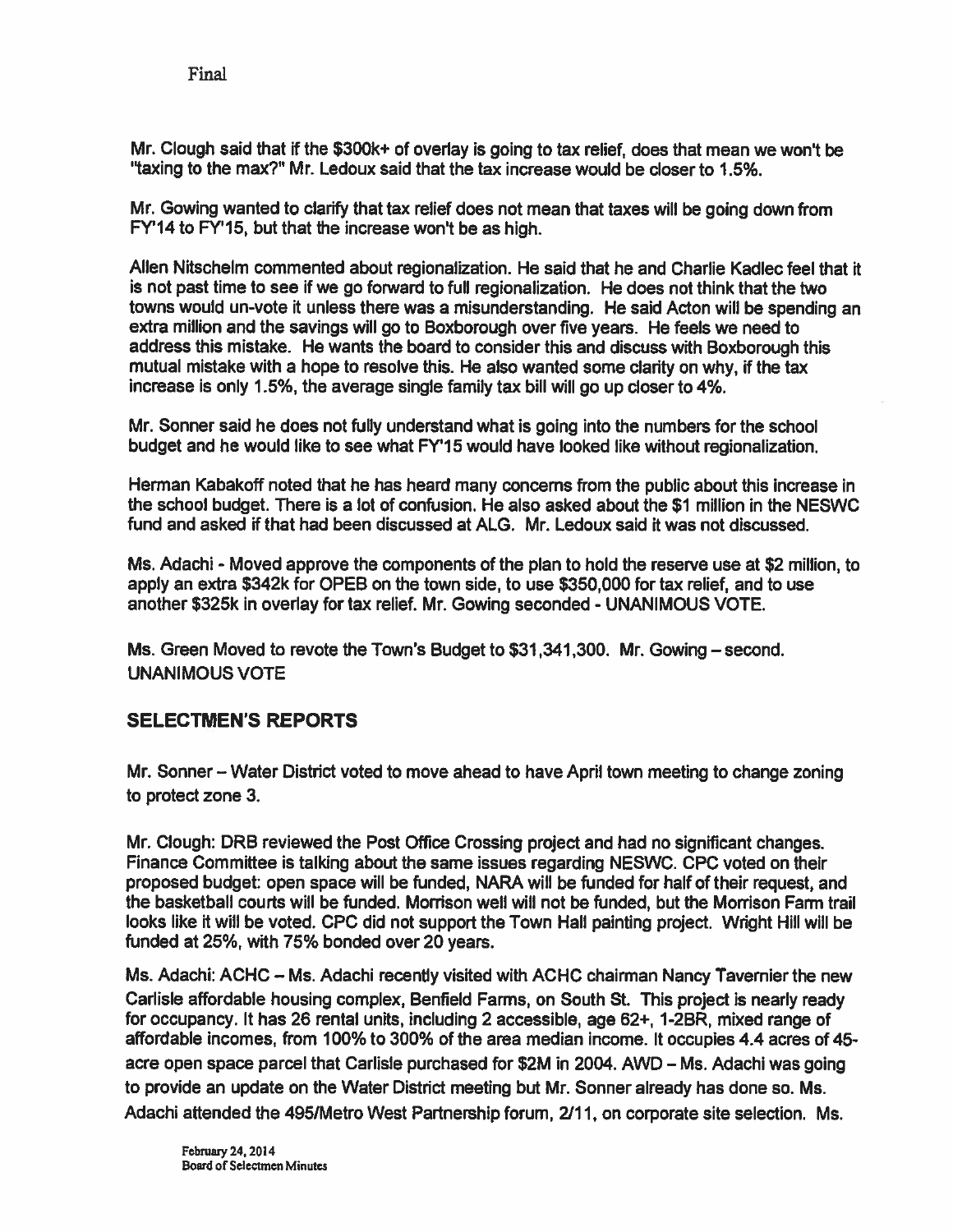Adachi has circulated materials to the Board. After the Siemens Challenge presentations to the Board on 1/27, the teams both requested feedback/endorsements. Ms. Adachi provided letters of support. Open Space and Recreation Plan draft — The formal letter from the Board still is

pending. Ms. Adachi will work on it this week.

Mr. Sowing RTAC — 20 new projects were submitted for consideration to be added to the universe of proposed new projects (16 were UPWP and 4 were MAPC). 2 were in the magic region, one in Lexington and one in Hudson. One of the MAPC requests was to develop a "right — size parking tool." All will be evaluated by MPO staff and recommendations brought to the MPO for vote.

MPO — the Metropolitan planning organization will be discussing the future five-year capital investment plan, or CIP, tomorrow in Cambridge from 6 to 7:30 PM at the Cambridge senior center and on Wednesday February 26 in Mattapan at the Mildred Avenue community center, same time. Public comments can be entered on the Massdot website as well. Or you can send an email to CIPinfo@MBTA.com.

HDC — Discussed mounded septic systems in the districts and input on screening and vent placement. Talked about directional signs within the districts in addition to normal signs. Reviewed some wood window choices with new Acton residents that purchased the house on Mass Avenue in West Acton.

Ms. Green read <sup>a</sup> letter that she sent to school committee members regarding the Board of Selectmen's conduct at our 2/3 meeting and expressing hope that both boards can move forward and come to agreemen<sup>t</sup> on the FY'15 budgets. The school committee also voted to suppor<sup>t</sup> <sup>a</sup> 3-year contract for the new Superintendent. The starting salary will be \$180,000 with <sup>a</sup> 3% increase in year two and <sup>a</sup> 4% increase in year three. The region will also pay for the superintendent to attend <sup>a</sup> new superintendent introduction program. Recreation met and discussed the next phase of the Bruce Freeman Rail Trail and as the plan takes it by the walking path in NARA. They agreed to suppor<sup>t</sup> combining the NARA path with the BFRT to avoid having to cut down trees in order to build the BFRT.

# CONSENT

Mr. Sonner - Moved to approve the Consent Items-Mr. Gowing - second. UNANIMOUS VOTE

Recording Secty

<u>NZ2, SZ</u><br>Clerk<br><u>B April 2014</u>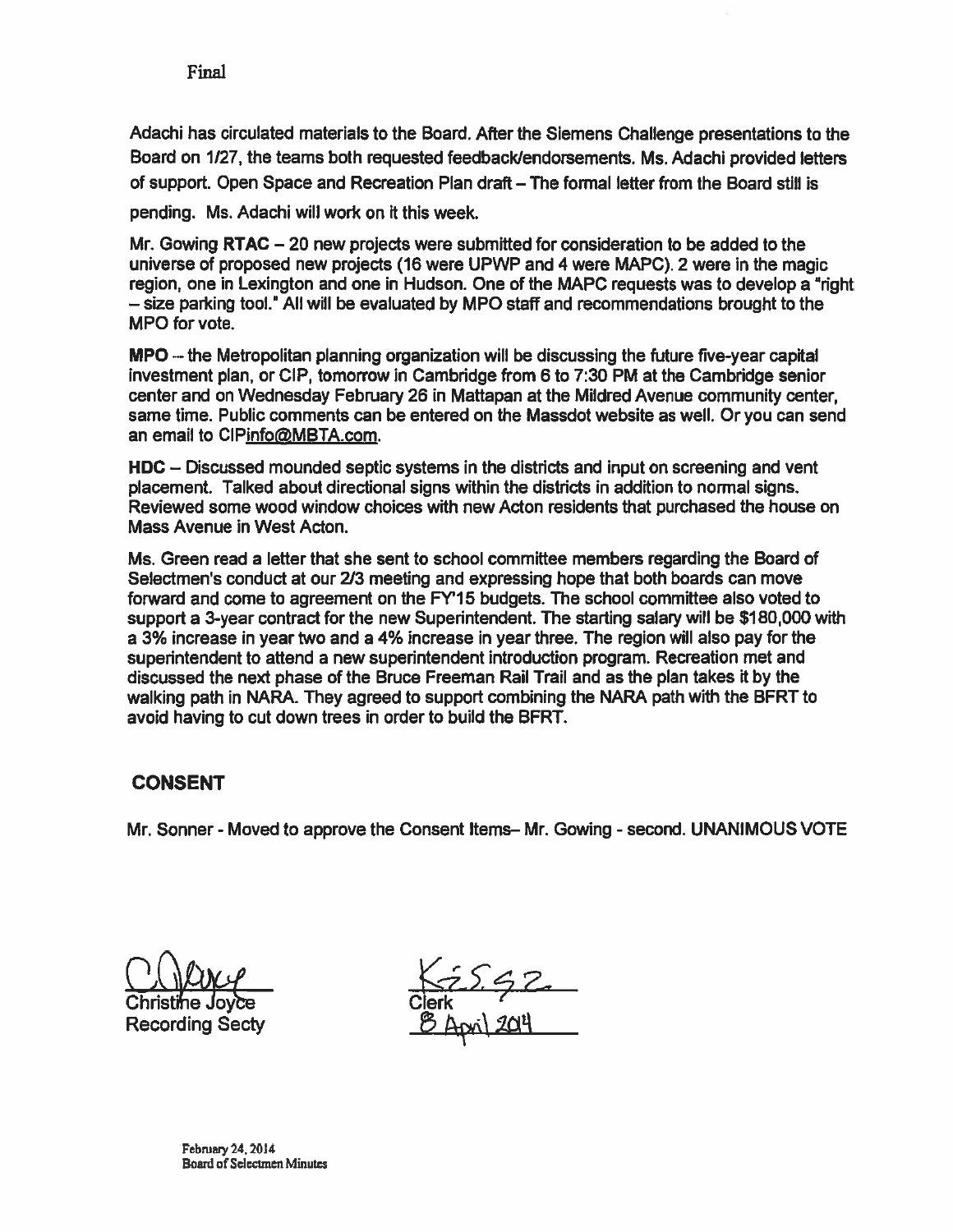# BOARD OF SELECTMEN & SEWER COMMISSIONERS' MEETING AGENDA February 24, 2014

# 7:00 P.M.

Francis Faulkner Hearing Room Executive Session 6:00 p.m.

Regular Meeting 7:00 p.m.

- 6:00 There will be <sup>a</sup> need for an Executive Session The Selectmen will discuss litigation strategy regarding TRB Development Group, Inc., CVS
- I. CITIZENS' CONCERNS

# II. PUBLIC HEARINGS AND APPOINTMENTS

- 1. 7:05 CHAIRMAN'S UPDATEIOPERATIONAL MINUTE The Chairman will briefly update the Board. The Town Manager will provide <sup>a</sup> brief repor<sup>t</sup>
- 2. 7:15 PANERA SITE PLAN 315113-441 Applicant has asked to withdraw the site plan
- 3. 7:35 SPACE NEEDS DISCUSSION

### SELECTMEN'S BUSINESS

- 4. KELLEY'S CORNER STEERING COMMITTEE APPOINTMENTS See enclosed materials
- 5. FEE WAIVER REQUEST, PMC KIDS CHALLENGE BIKE RIDE See enclosed materials
- 6. POST OFFICE SQUARE 40B DISCUSSION See enclosed materials
- 7. ALG DISCUSSION See enclosed materials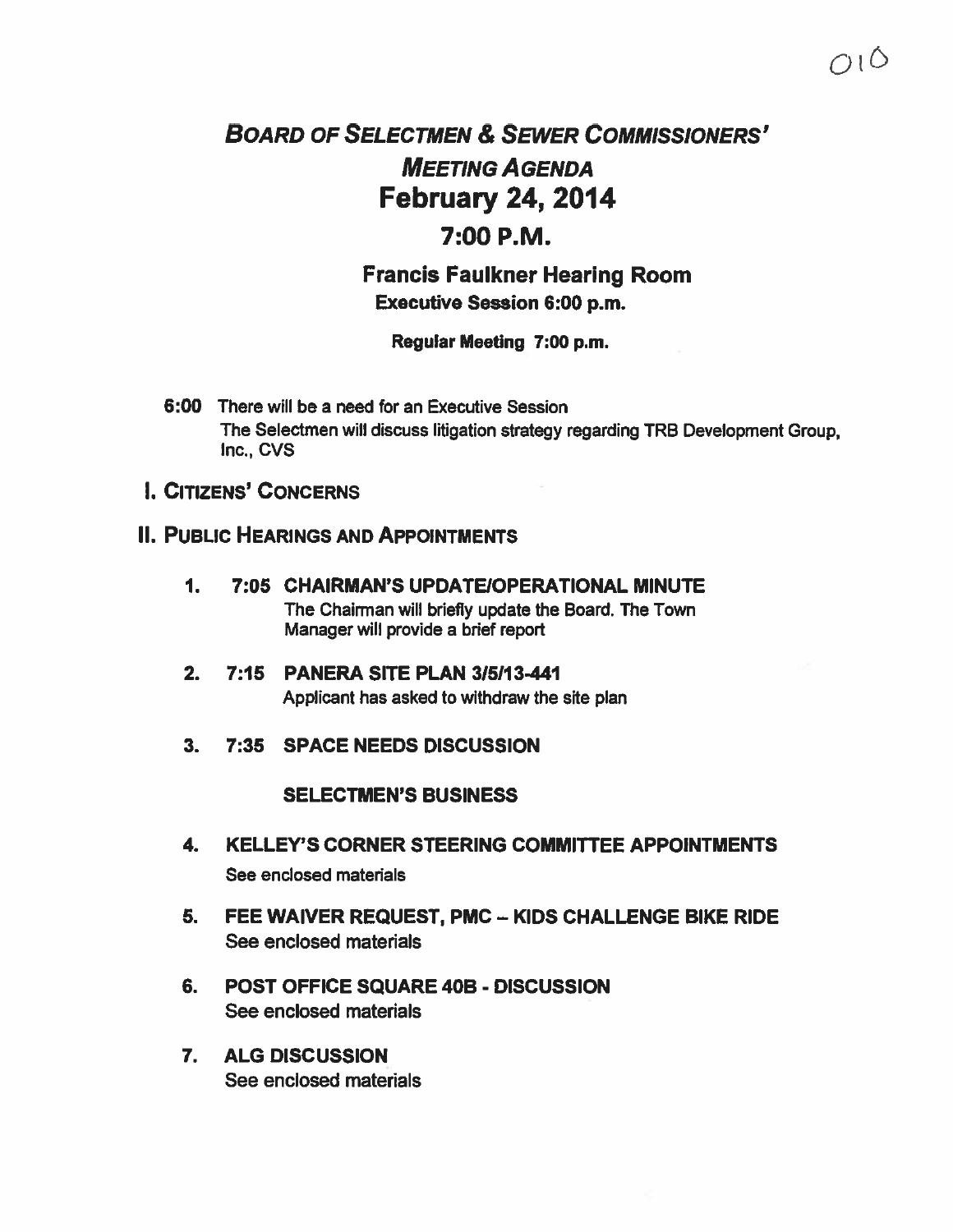### SELECTMEN'S REPORTS

# ill. CONSENT AGENDA

8. ACCEPT MINUTES, BOARD OF SELECTMEN, JANUARY 6, 2014 See enclosed materials

### 9. ACCEPT GIFT, RECREATION

Please find <sup>a</sup> gift valued at \$3,000.00 from Roche Brothers to be used to suppor<sup>t</sup> the Summer Concert Series at NARA Park See enclosed materials

### 10. ACCEPT GIFT, RECREATION

Enclosed find <sup>a</sup> gift of \$200.00 from Acton Medical Associates to be used to suppor<sup>t</sup> the 2014 Summer Concert Series at NARA Park See enclosed materials

### 11. ACCEPT GIFT, RECREATION

Enclosed find <sup>a</sup> gift of \$100.00 from Joseph Perry Plumbing and Heating to be used to suppor<sup>t</sup> the 2014 Summer Concert Series at NARA Park See enclosed materials

- 12. ONE DAY LIQUOR LICENSE, CONGREGATION BETH ELOHIM See enclosed materials
- 13. ONE DAY LIQUOR LICENSE, ACTON BARN COOPERATIVE AT THE CHURCH OF THE GOOD SHEPHERD See enclosed materials
- 14. ONE DAY LIQUOR LICENSE, FUNDRAISER MASSBIKE SUMMER RIDE AT NARA PARK See enclosed materials
- 15. REQUEST TO USE THE COMMUTER LOT IN CONJUNCTION WITh THE ANNUAL BRAIN TUMOR BIKE RIDE See enclosed materials
- 16. DISPOSAL OF OBSOLETE MATERIALS, INFORMATION TECHNOLOGY DEPARTMENT See enclosed materials
- 17. DISPOSAL OF OBSOLETE MATERIALS, MEMORIAL LIBRARY

See enclosed materials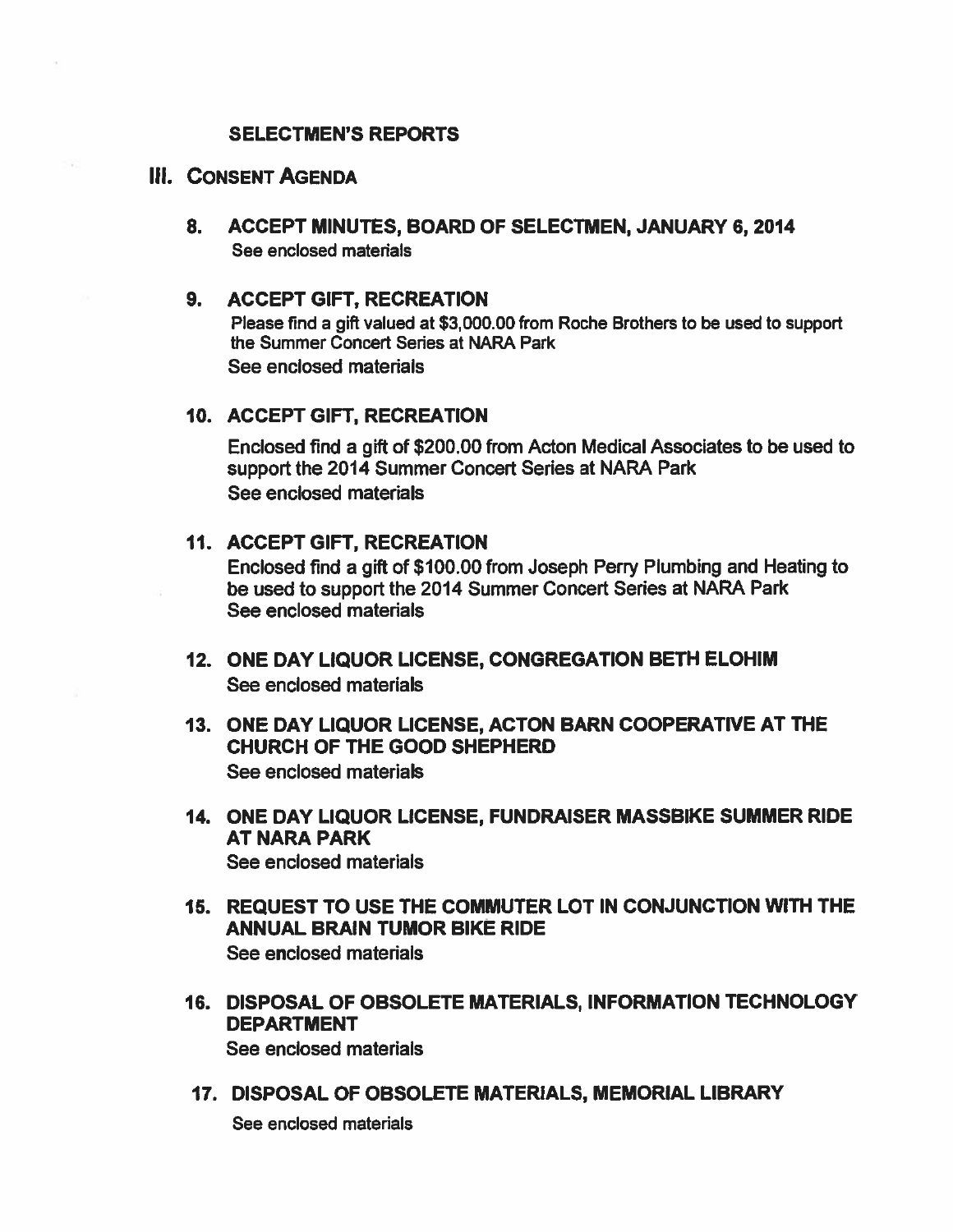# **ADDITIONAL INFORMATION**

See enclosed correspondence that is strictly informational and requires no Board action

# **FUTURE AGENDAS**

To facilitate scheduling for interested parties, the following items are scheduled for discussion on future agendas. This is not a complete agenda

| <b>MARCH 10</b>                                                                     | <b>MARCH 24</b>                                                                                                                                                                                                                                                                                                                                                                                                             |
|-------------------------------------------------------------------------------------|-----------------------------------------------------------------------------------------------------------------------------------------------------------------------------------------------------------------------------------------------------------------------------------------------------------------------------------------------------------------------------------------------------------------------------|
| Site Plan #1/29/14-447- Rod's Golf Improvement<br><b>Warrant Article Discussion</b> | Axe Brother's 848 Main Street, Site Plan #10/11/13-445                                                                                                                                                                                                                                                                                                                                                                      |
| <b>PENDING MINUTES</b>                                                              | PENDING COMMITTEE APPOINTMENTS                                                                                                                                                                                                                                                                                                                                                                                              |
| January 11, 27 - February 3                                                         | JD Head - 2020 Committee - Sent to VCC<br>Sherman Smith - Land Stewardship - Sent to VCC 1/22<br>Brad Graham - sent to VCC - Historical Commission<br>Hongyu Lio sent to VCC - Economic Development<br>Connie Ingram - Sent To VCC - Cernetery Commissioner<br>Vandama Sharma - interested in sustalnable housing - applicant will<br>sit in on committee's to see what she feels would be appropriate<br>for her interests |
|                                                                                     | <b>INTERVIEWED BY VCC</b><br>Robert Skilling - Senior Center Study Committee                                                                                                                                                                                                                                                                                                                                                |

Robert Skilling - Senior Center Study Committee<br>Chris Hamilton – Senior Center Study Committee Margaret Flanary - Senior Center Study Committee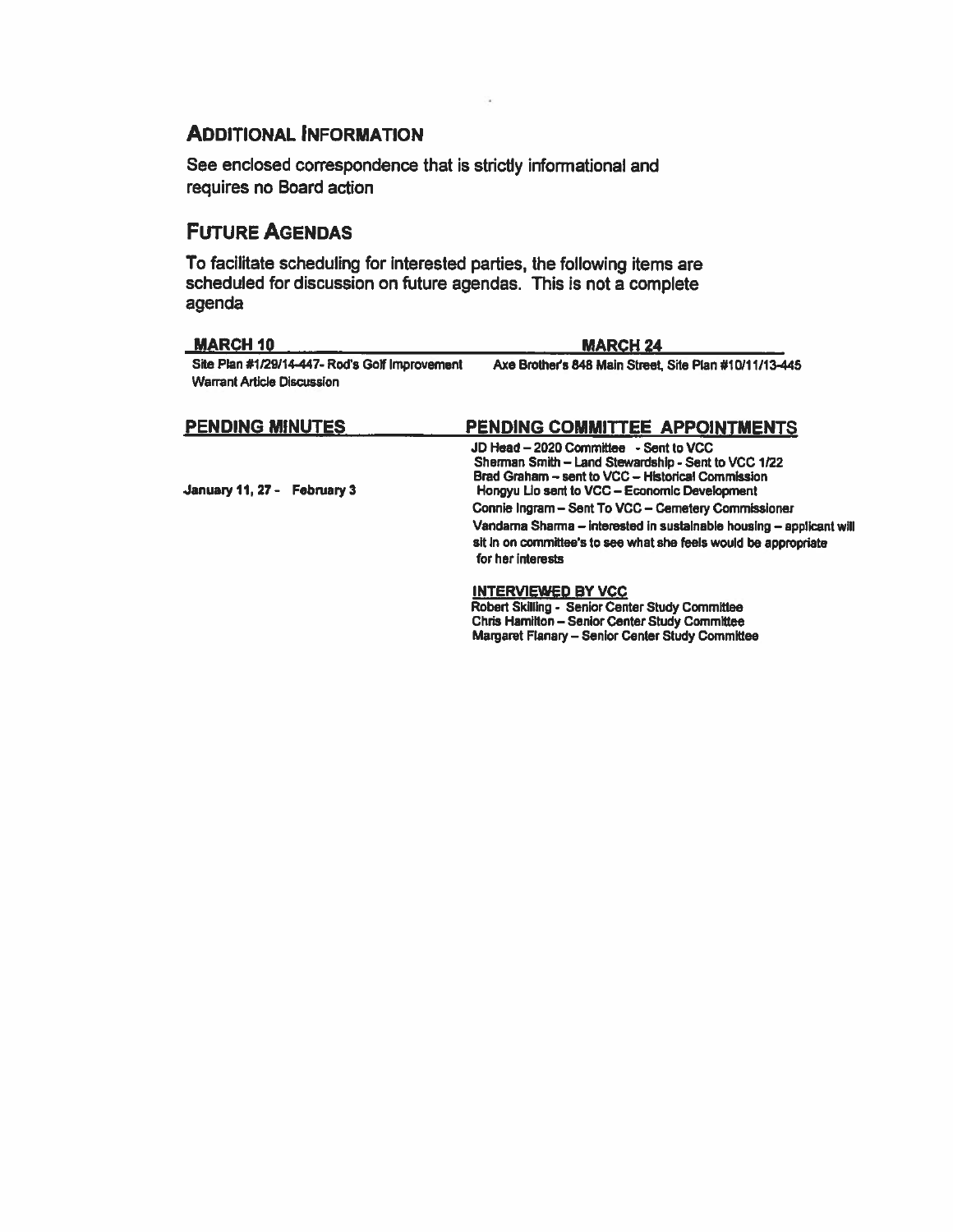|        |                                                     | <b>I Xerox DocuShare</b><br>manager Logout Hy DocuShare My Tasks                              |       |                  |              | Home Content Map What's New Users & Groups Help<br>Search <b>THE This Collection V Advanced</b> |
|--------|-----------------------------------------------------|-----------------------------------------------------------------------------------------------|-------|------------------|--------------|-------------------------------------------------------------------------------------------------|
|        |                                                     | <b>S</b> My Background Jobs (91)                                                              |       |                  |              |                                                                                                 |
|        |                                                     | Location: Home » Public Meetings » Board of Selectmen » 2014 » 02-24 » Agenda Listing         |       |                  |              |                                                                                                 |
| Agenda | <b>開 Properties</b><br><b>Add to Favorites</b><br>V |                                                                                               |       |                  |              |                                                                                                 |
|        | Edit Selected                                       | Add<br>Go<br>Go<br>∨<br>v                                                                     |       |                  |              | <b>Refresh</b><br>E.<br>EX                                                                      |
|        |                                                     | $\Box$ Type $\uparrow$ Title                                                                  | Owner | <b>Edited</b>    | <b>Size</b>  | - Actions                                                                                       |
| □      | 恸                                                   | 010 Agenda, Board of Selectmen,<br>February 24, 2014                                          |       | manager 02/21/14 | <b>37 KB</b> | 因果歯中ャ                                                                                           |
| O      | 懚                                                   | 020 (2) Panera Site Plan Withdrawl<br>Request <b>D</b>                                        |       | manager 02/21/14 | <b>74 KB</b> | 日明田口ャ                                                                                           |
| Ο      | 乱                                                   | 030 (4) Kelley's Corner Steering<br><b>Committee Appointments ID</b>                          |       | manager 02/21/14 | 37 KB        | 出駅団ロャ                                                                                           |
| О      | 总                                                   | 035 (4) DRB Member to Serve on<br><b>Kelley's Corner Steering Committee</b><br>Ð              |       | manager 02/21/14 | <b>16 KB</b> | 日界位中~                                                                                           |
| О      | 嵒                                                   | 040 (5) Request for Fee Waiver, PMC<br><b>Kids Challange D</b>                                |       | manager 02/21/14 | 284 KB       | 图图图□▼                                                                                           |
| □      | 冠                                                   | 050 (6) Post Office Crossing 40B<br>Project &                                                 |       | manager 02/21/14 | <b>70 KB</b> | 四郎因曰~                                                                                           |
| □      | 凨                                                   | 055 (6) DRB Comments, Post Office<br>Crossing <b>D</b>                                        |       | manager 02/21/14 | 205 KB       | 出球的ロャ                                                                                           |
| П      | 鬜                                                   | 060 (7) ALG Spread Sheet @                                                                    |       | manager 02/21/14 | <b>67 KB</b> | 出現図の~                                                                                           |
| О      | 愠                                                   | 070 (8) Minutes, Board of Selectmen<br>January 6, 2014 P                                      |       | manager 02/21/14 | <b>73 KB</b> | 图图图□▼                                                                                           |
| О      | 急                                                   | 080 (9) Accept Gift, Recreation                                                               |       | manager 02/21/14 | <b>87 KB</b> | 日界图中~                                                                                           |
| О      | 旵                                                   | 090 (10) Accept Gift, Recreation 日                                                            |       | manager 02/21/14 | <b>66 KB</b> | 日曜田中~                                                                                           |
| О      | 愚                                                   | 110 (11) Accept Gift, Recreation a                                                            |       | manager 02/21/14 | <b>82 KB</b> | 出脱肉口?                                                                                           |
| $\Box$ | 盘                                                   | 120 (12) One Day Liquor License<br><b>Congreation Beth Elohim B</b>                           |       | manager 02/21/14 | <b>47 KB</b> | 5.熙帝中~                                                                                          |
| О      | 园                                                   | 130 (13) One Day Liquor License,<br><b>Acton Barn Cooperative D</b>                           |       | manager 02/21/14 | 109 KB       | 日昭图白~                                                                                           |
| О      | 囹                                                   | 140 (14) One Day Liquor License,<br><b>NARA Park &amp;</b>                                    |       | manager 02/21/14 | 172 KB       | 凸卧图●~                                                                                           |
| О      | 倒                                                   | 150 (15) Request to use Commuter<br>Parking Lot for the Brain Tumor Bike<br><b>Ride &amp;</b> |       | manager 02/21/14 | 251 KB       | 8800~                                                                                           |
| □      | 园                                                   | 160 (16) Declare Surplus Materials, IT<br>Dept. P                                             |       | manager 02/21/14 | <b>13 KB</b> | 日既め中~                                                                                           |